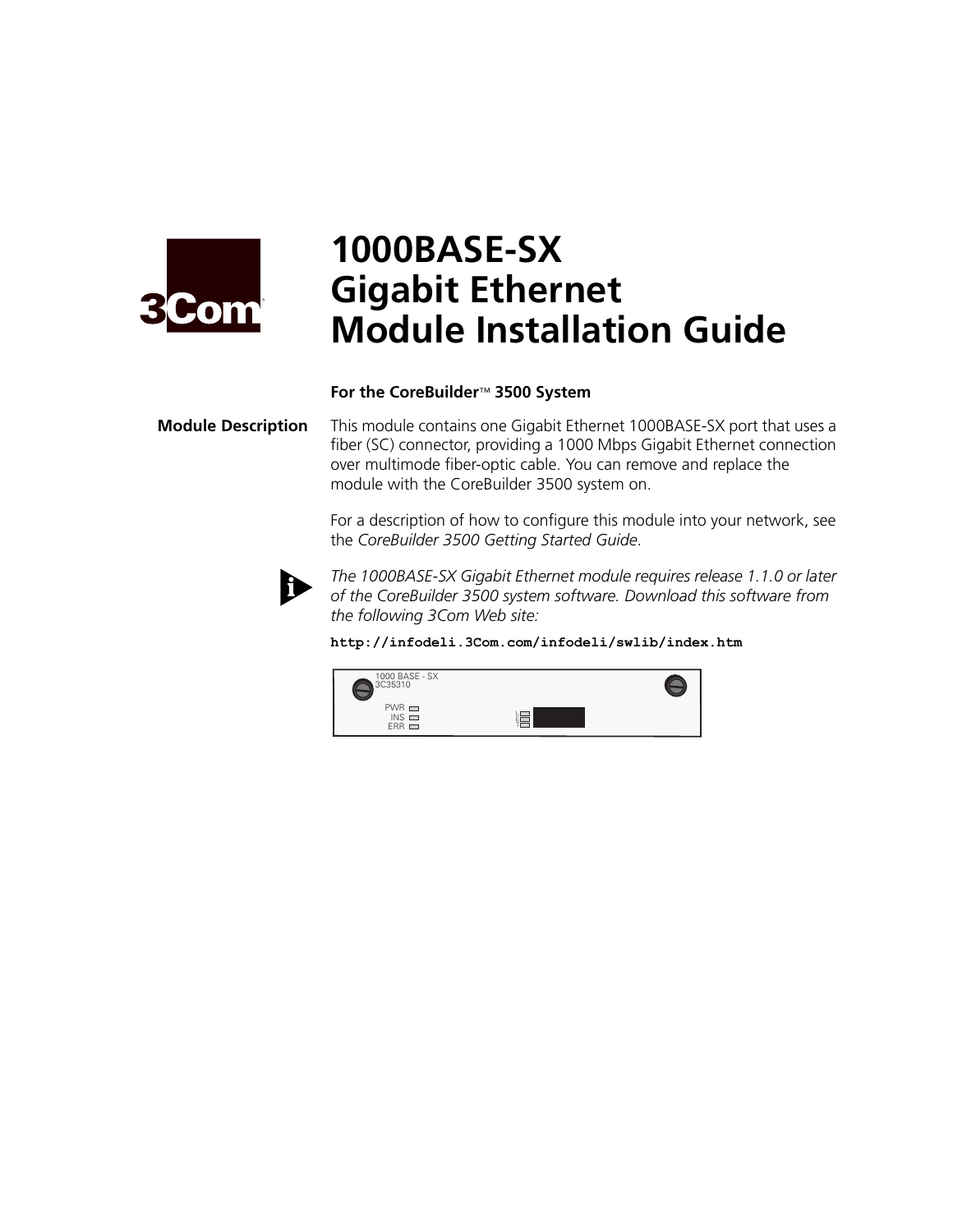## **Status LEDs** The module and the Gigabit Ethernet port each contain three LEDs. This table describes the LEDs:

| <b>Status</b>           | <b>LED</b> | <b>Name</b>       | Color              | <b>Description</b>                                                                                                             |
|-------------------------|------------|-------------------|--------------------|--------------------------------------------------------------------------------------------------------------------------------|
| Module<br><b>Status</b> | <b>PWR</b> | Power             | Green              | The module is receiving power.                                                                                                 |
|                         | <b>INS</b> | Board<br>Inserted | Yellow             | The module is partially inserted.                                                                                              |
|                         | <b>ERR</b> | Board<br>Error    | Yellow             | The module did not successfully complete the power-up<br>diagnostics.                                                          |
|                         |            |                   | Blinking<br>Yellow | A hardware/software incompatibility has occurred. Be sure that<br>you have loaded system software release 1.1.0 or later.      |
| Port Status             |            | Link              | Green              | The associated port is active.                                                                                                 |
|                         | E          | Error             | Yellow             | An error condition has occurred with the associated port, or the<br>port has been disabled through the Administration Console. |
|                         | Т          | Traffic           | Blinking<br>Green  | The port is receiving or transmitting data.                                                                                    |

**Audience Description** This guide is intended for **trained technical personnel** only. Do not attempt to remove or replace a CoreBuilder 3500 1000BASE-SX Gigabit Ethernet module if you do not have the proper training from 3Com. For training information, call 1-800-NET-3COM.



*WARNING: Hazardous energy exists within the system. Use extreme caution when you remove or replace the 1000BASE-SX Gigabit Ethernet module. Always be careful to avoid electric shock or equipment damage. See "Safety Precautions" and other safety information next.*

**Safety Precautions** Be sure to follow all safety precautions when you replace components in the system. To avoid electric shocks, burns, or equipment damage, read and follow these warnings:



*WARNING: When the system is on, never insert a metal object, such as a screwdriver or a finger with jewelry, into open module slots.* 



*WARNING: When the system is on, do not touch any connections inside the chassis with your hands or fingers.* 

<span id="page-1-0"></span> $\cdots$  . . . .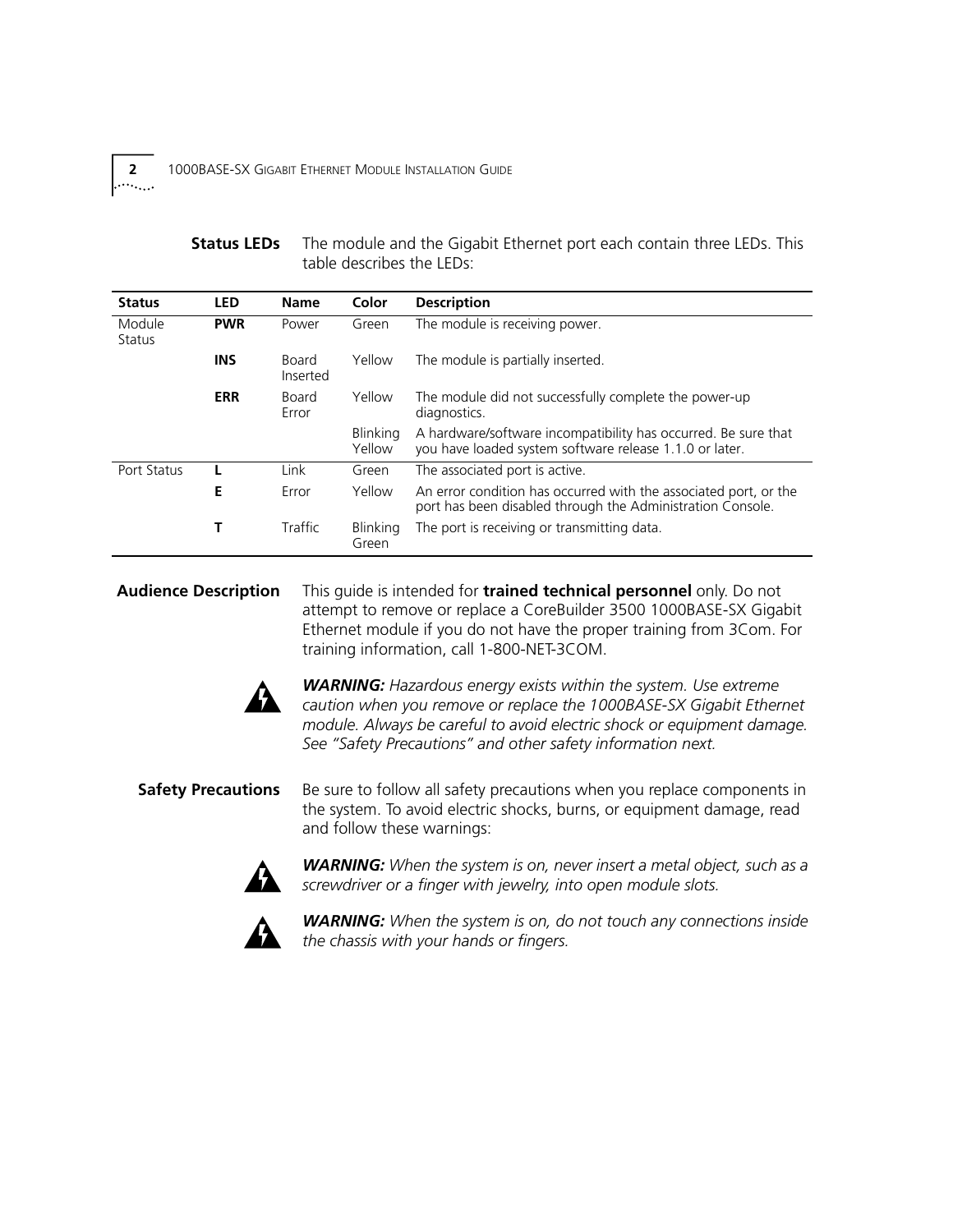**ESD Safety Information** Electrostatic discharge (ESD) can damage components on the module. ESD, which occurs when the module is improperly handled, can cause complete or intermittent failures. To prevent ESD-related damage:

- Always wear an ESD wrist strap connected to proper ground. Ensure that the wrist strap makes good skin contact.
- Keep the module in its antistatic shielded bag until you are ready to install it.
- Always handle the module by its edges.
- Do not touch the components, pins, leads, or solder connections.

**Fiber Safety Precautions** The 1000BASE-SX Gigabit Ethernet modules use light-emitting diodes (LEDs) in their fiber-optic ports. To ensure your safety when you install or work with these modules, please comply with the precautions in this section.



*WARNING: The LEDs used in these modules meet the regulatory requirements for casual exposure to the eye. As with any source of bright light, however, 3Com recommends that you do not look into the LED light source.*

*IEC 825, Class 1 LED devices are for connection only to Class 1 LED devices. Multimode fiber-optic interfaces use LEDs.*



**Before You Install** Before you install your new module, follow the appropriate preinstallation instructions in this section, depending on whether you are installing the initial 1000BASE-SX module or replacing one.

*Read before installing in an empty slot* Your system is shipped with no modules installed and with protective faceplates covering the installation slots. Before you install the module, remove the protective faceplate that covers the selected installation slot.

To remove a faceplate:

- **1** Loosen the two captive screws that secure the faceplate to the chassis.
- **2** Move the injector/ejector handles to the outward position.
- **3** Pull the faceplate away from the system. See [Figure 1](#page-3-0). Save the faceplate for future use.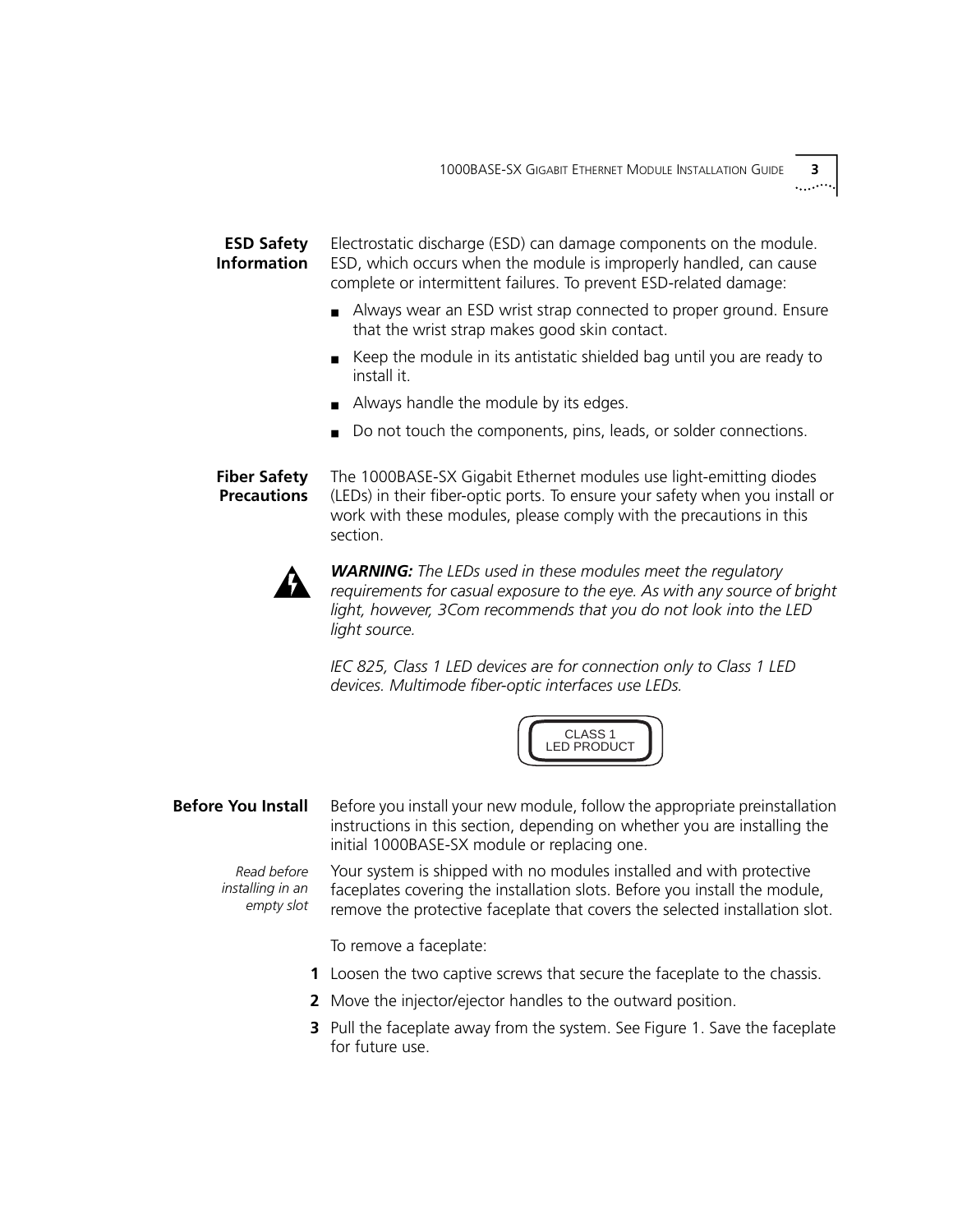



*Read before removing a module*

You can remove a module while the system is on.

To remove a module:

- **1** Read and follow the ["Safety Precautions"](#page-1-0) and other safety information earlier in this guide.
- **2** Record the cabling scheme so that you can correctly recable the new module, and then disconnect the cables from the module's ports.
- **3** Loosen the two captive screws that secure the module to the chassis.
- **4** Move the injector/ejector handles to the outward position.
- **5** Gently slide the module out of the chassis.
- **Installing the Module** To install the new module into the system, follow the steps in this section.



*CAUTION: When you handle a module, 3Com recommends that you always use a wrist strap that is connected to a proper ground. This precaution helps prevent electrostatic discharge from damaging a module. Also, when you are not using the module, store it in an antistatic bag.*

- **1** Read and follow the ["Safety Precautions"](#page-1-0) and other safety information earlier in this guide.
- **2** Put on the ESD wrist strap. Ensure that it makes good skin contact and that you are properly grounded.

<span id="page-3-0"></span>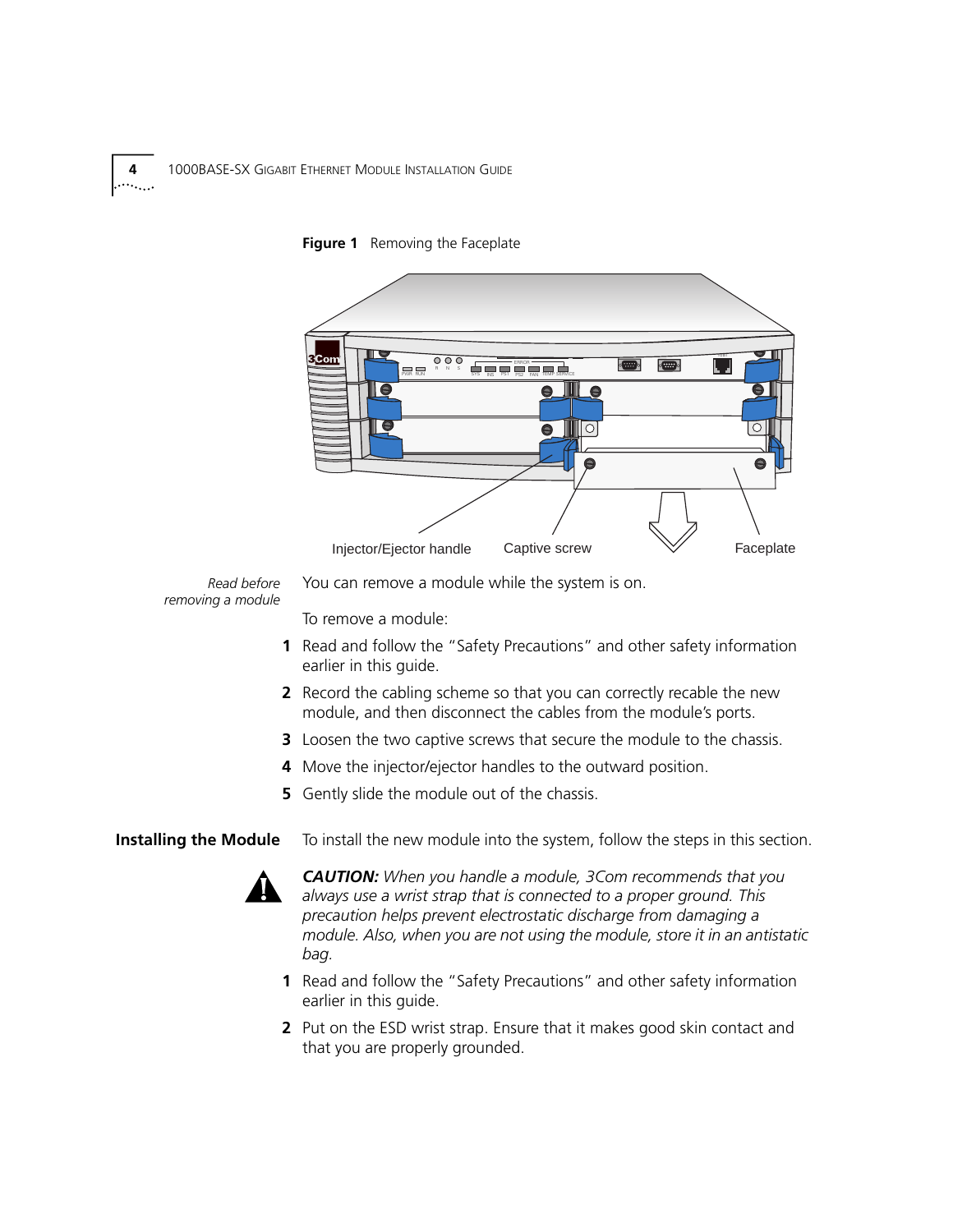**3** Remove the module from its antistatic bag.



*WARNING: If the system is on when you are installing the module, do not insert any metal object into the open slot (for example, a screwdriver or a finger with jewelry). Doing so can cause burns or other bodily harm, as well as system damage.*

- **4** With the injector/ejector handles in the outward position, place the module between the guides of the selected slot and gently slide it into the chassis, as shown in Figure 2.
- **5** To engage the module and backplane connectors, move the injector handles to the inward position. You feel a slight resistance as the connectors engage.



*CAUTION: If the resistance is too great, the module and backplane connectors may not be aligned. Forcing the module inward can damage the board or backplane connectors. If necessary, remove and reinsert the module, ensuring that the connectors are properly aligned. Do not tighten the captive screws to seat the module.*

**6** When you are sure that the connectors are properly aligned, tighten the captive screws to secure the module in the chassis.



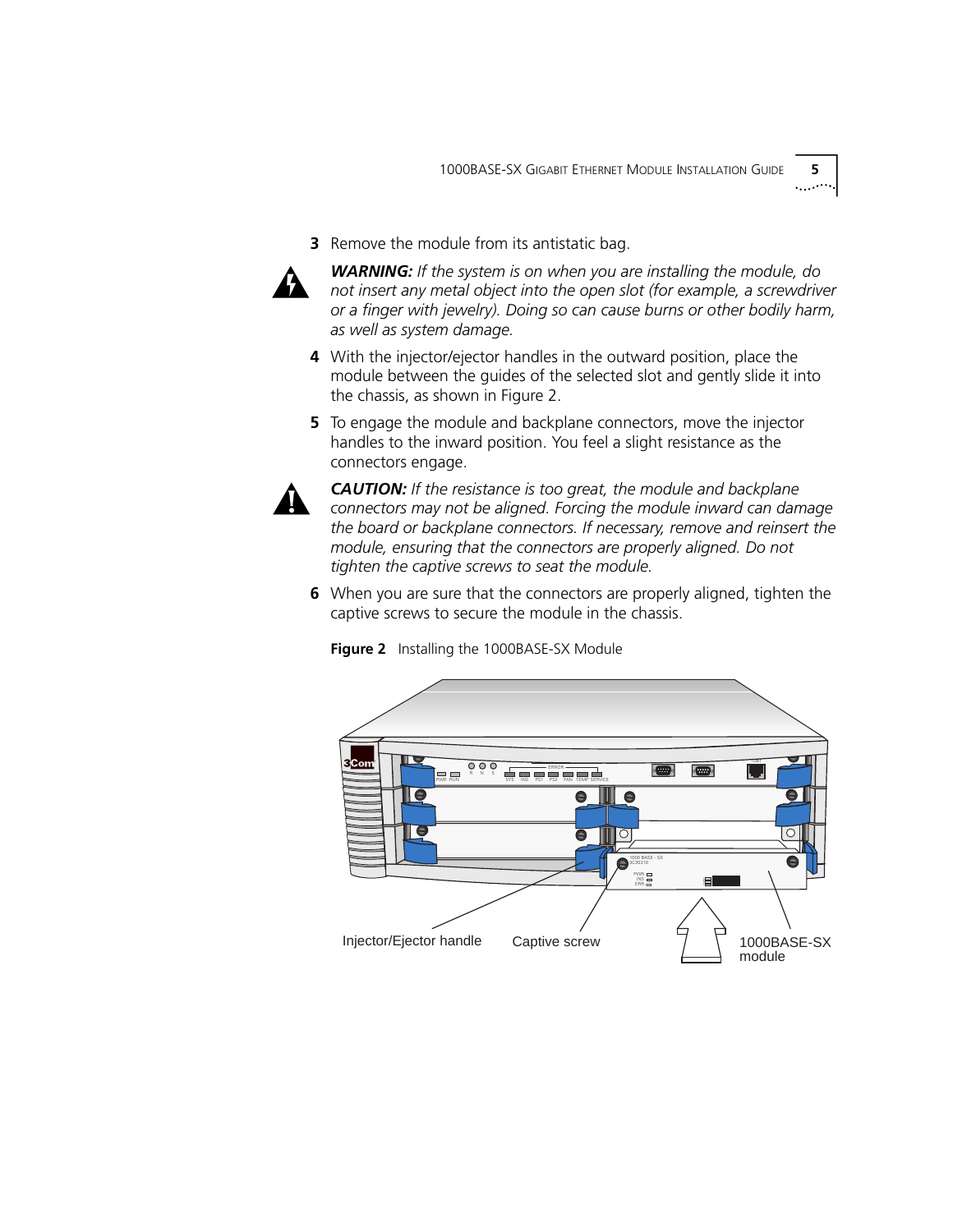After you have installed the module, see Chapter 4 in your *Getting Started Guide* for information about cabling your module to the network.



*The system resets itself when you install a module with the power on or when you remove and reinstall the power cord.* 



*If you physically change the configuration of the system after you have defined an IP interface, the port designated for that interface may no longer be valid. You may need to redefine the interface using the* **ip interface define** *command. For details about this command, see the* Command Reference Guide*. For additional information about defining IP interfaces, see your system's* Implementation Guide*. These documents are on the Software and Documentation CD.* 

## **Module Diagnostics** The system runs diagnostics tests at power up or when you replace a module with the power on. Watch for these indicators:

- During diagnostics tests, the module's **Error** LED lights yellow.
- When the diagnostics tests are successfully completed, the Error LED turns off and the port status **L** (Link Status) LED lights green.
- If a port status **E** (Error) LED remains yellow, the port is not operational.
- If the module's **Error** LED lights yellow, the module has failed a diagnostic test.

To troubleshoot module failures, see Chapter 7 in your *Getting Started Guide.*

 $\cdots$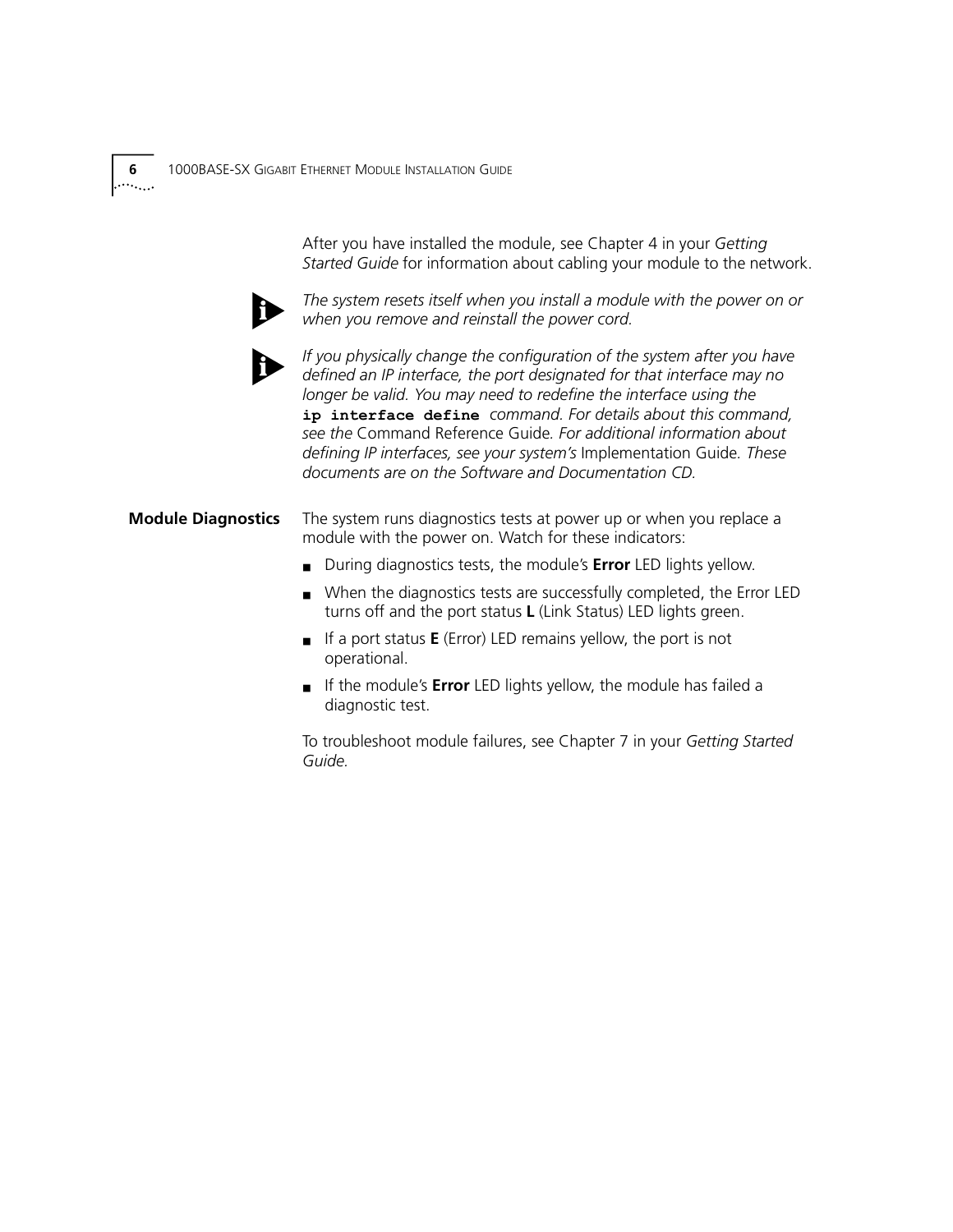## **3Com Corporation LIMITED WARRANTY**

**HARDWARE** 3Com warrants its hardware products to be free from defects in workmanship and materials, under normal use and service, for the following lengths of time from the date of purchase from 3Com or its authorized reseller:

| Network Interface Cards                                      | Lifetime |
|--------------------------------------------------------------|----------|
| Other hardware products<br>*unless otherwise specified above | 1 year*  |
| Spare parts and spares kits                                  | 90 days  |

If a product does not operate as warranted above during the applicable warranty period, 3Com shall, at its option and expense, repair the defective product or part, deliver to Customer an equivalent product or part to replace the defective item, or refund to Customer the purchase price paid for the defective product. All products that are replaced will become the property of 3Com. Replacement products may be new or reconditioned. Any replaced or repaired product or part has a ninety (90) day warranty or the remainder of the initial warranty period, whichever is longer.

**SOFTWARE** 3Com warrants that the software programs licensed from it will perform in substantial conformance to the program specifications therefor for a period of ninety (90) days from the date of purchase from 3Com or its authorized reseller. 3Com warrants the media containing software against failure during the warranty period. No updates are provided. 3Com's sole obligation with respect to this express warranty shall be (at 3Com's discretion) to refund the purchase price paid by Customer for any defective software products, or to replace any defective media with software which substantially conforms to applicable 3Com published specifications. Customer assumes responsibility for the selection of the appropriate applications program and associated reference materials. 3Com makes no warranty or representation that its software products will meet Customer's requirements or work in combination with any hardware or applications software products provided by third parties, that the operation of the software products will be uninterrupted or error free, or that all defects in the software products will be corrected. For any third-party products listed in the 3Com software product documentation or specifications as being compatible, 3Com will make reasonable efforts to provide compatibility, except where the noncompatibility is caused by a "bug" or defect in the third party's product.

**YEAR 2000 WARRANTY** In addition to the Hardware Products Warranty and Software Products Warranty identified above, 3Com warrants that all Heritage 3Com products sold or licensed to Customer on and after January 1, 1998, that are date sensitive will continue performing properly with regard to such date data on and after January 1, 2000, provided that all other products used by Customer in connection or combination with the 3Com products, including hardware, software, and firmware, accurately exchange date data with the 3Com products, with the exception of those products identified at 3Com's Web site, http://www.3com.com/products/yr2000.html, as not meeting this standard. A product is considered a "Heritage 3Com product" if it is a member of a product family which was manufactured by 3Com prior to its merger with US Robotics Corporation. This Year 2000 limited warranty does not apply to Heritage US Robotics Corporation products. If it appears that any such product does not perform properly with regard to such date data on and after January 1, 2000, and Customer notifies 3Com before the later of April 1, 2000, or ninety (90) days after purchase of the product from 3Com or its authorized reseller, 3Com shall, at its option and expense, provide a software update that would effect the proper performance of such product, repair such product, deliver to Customer an equivalent product to replace such product, or if none of the foregoing is feasible, refund to Customer the purchase price paid for such product.

> Any software update or replaced or repaired product will carry a Year 2000 Warranty for ninety (90) days or until April 1, 2000, whichever is later.

**OBTAINING WARRANTY SERVICE** Customer must contact 3Com's Corporate Service Center or an Authorized 3Com Service Center within the applicable warranty period to obtain warranty service authorization. Dated proof of purchase may be required. Products returned to 3Com's Corporate Service Center must be pre-authorized by 3Com with a Return Material Authorization (RMA) number marked on the outside of the package, and sent prepaid and packaged appropriately for safe shipment, and it is recommended that they be insured. The repaired or replaced item will be shipped to Customer, at 3Com's expense, not later than thirty (30) days after receipt of the defective product by 3Com.

*Dead- or Defective-on-Arrival.* In the event a product completely fails to function or exhibits a defect in materials or workmanship within the first forty-eight (48) hours of installation but no later than thirty (30) days after the date of purchase, and this is verified by 3Com, it will be considered dead- or defective-on-arrival (DOA)